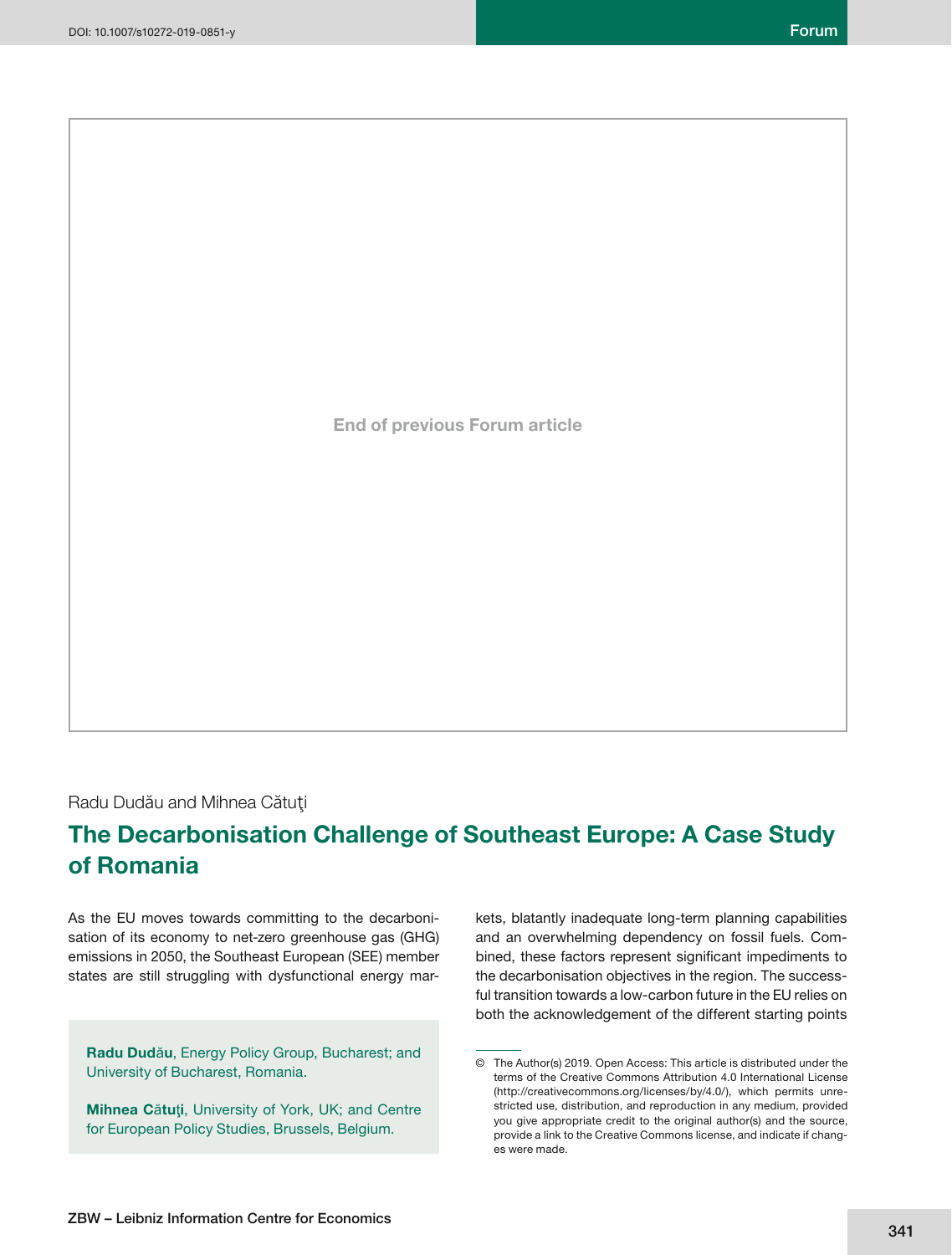of the SEE member states in the decarbonisation process and the resolution of the aforementioned problems.

This paper uses Romania as a case study to illustrate the SEE situation. First, this article briefly summarises the general European context and the framework through which member states will cooperate in the area of energy policy. Second, it showcases the energy and climate strategies of Romania. Third, it turns to some of the main barriers that the country is currently facing in reforming its energy markets. The final part of the article summarises the findings, while also suggesting some avenues that may be pursued to overcome the challenges of decarbonisation in SEE.

## **SEE as part of the EU commitment to decarbonisation**

At the EU level, the target for GHG emission reductions has been set at 40% by 2030 compared to 1990 levels, in addition to a 32% target for renewable energy and a 32.5% target for improvement in energy efficiency. Meanwhile, in the European Council, member states are negotiating their commitment to net-zero emissions by 2050. The new president of the Commission, Ursula von der Leyen, has already set the European Green Deal as one of her top priorities, which aims at creating the tools necessary to reach this objective. As shown in the Commission's long-term strategy,<sup>1</sup> which analysed potential decarbonisation pathways for 2050, such an endeavour requires not only an overhaul of national energy systems, but also wider economic and societal changes. Given the poor long-term planning capabilities and dysfunctional energy systems in SEE, such transformative actions will be difficult to implement.

With the 'Clean energy for all Europeans' package, the Regulation on the Governance of the Energy Union introduced a new cooperation framework between member states and the European Commission in the field of energy, which requires rigorous and standardised national energy and climate planning. A novelty of this package is that binding targets will only be set for the EU level. Under this new mechanism, each member state is required to produce an integrated National Energy and Climate Plan (NECP) for 2021-2030, which will be updated once by 30 June 2024. Member states must also release progress reports, with the first one due in 2023. The plans must be redacted in a binding template in which governments must outline the actions and strategies to be pursued for each dimension of the Energy Union. Moreover, member states will also be obliged to consider the long-term 2050

perspective. The long-term strategies should be revised every five years and updated every ten years.

This framework provides both opportunities and challenges for the SEE countries. While the absence of binding national targets means that the new governance framework represents a 'softer' mechanism, it is not any less robust.2 The NECPs depend on national initiative and management of commitments, which can provide the needed flexibility for tailoring individual solutions. Moreover, by providing a binding template, the governance framework can trigger the development of rigorous national energy and climate planning, which has often been lacking in SEE. At the same time, however, this new system may also lead to tensions between this region (generally more reluctant to take on an aggressive decarbonisation timeline) and the Northern and Western member states.<sup>3</sup> If these countries perceive their energy systems and security of supply to be vulnerable, they will likely adopt very defensive positions at the EU level to maintain strict control over their national energy mixes.<sup>4</sup> This can lead to insufficiently ambitious NECPs, which may prove difficult to correct at a later stage. Hence, if the governance framework is to deliver on its objectives, the concerns of SEE member states cannot be ignored.

## **The qualms of Romanian energy and climate planning**

Throughout the past decade, the necessity for strategic energy and climate planning in Romania followed the commitments associated with the EU accession. However, Bucharest has never had a full-fledged climate strategy. The only versions produced were sectorial, where the EU legislation demanded them (i.e. energy efficiency, GHG emissions reduction, buildings renovation). Ever since the EU accession, the strategic planning was linked to the GHG emission reduction targets of the EU and they were also integrated in energy sector planning. As explained in this section, the quality and relevance of the Romanian government's strategies have predominantly been questionable.

The first Romanian energy strategy was produced in 2007 for the period until 2020. This is still the only such document that has been adopted through a governmental decree, hence becoming official. However, it has a troublesome history. The World Wildlife Fund sued the govern-

<sup>1</sup> European Commission: A Clean Planet for all, COM (2018) 773 final, Brussels, 28 November 2018.

<sup>2</sup> S. Oberthür: Hard or Soft Governance? The EU's climate and energy policy framework for 2030, in: Politics and Governance, Vol. 7, No. 1, 2019, pp. 17-27.

<sup>3</sup> M. Ringel, M. Knodt: The governance of the European Energy Union: Efficiency, effectiveness and acceptance of the Winter Package 2016, in: Energy Policy, Vol. 112, 2018, pp. 209-220.

<sup>4</sup> M. Mišík: The influence of perception on preferences of new member states of the European Union: The case of energy policy, in: Comparative European Politics, Vol. 13, No. 2, 2015, pp. 198-221.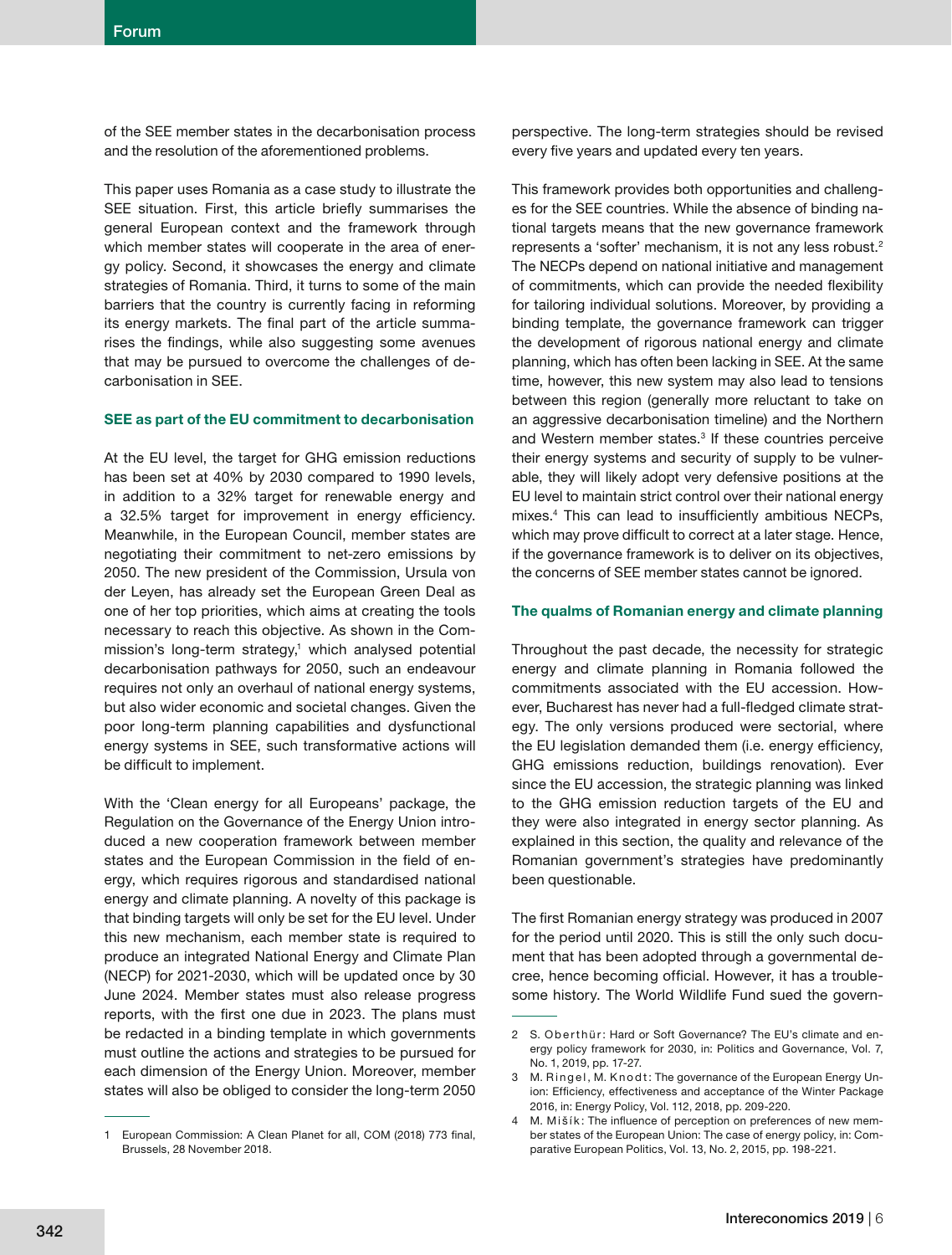ment for not having conducted a strategic environmental analysis (SEA) on the strategy, leading to its invalidation. After the SEA procedure, the government republished it in 2011, but it was never again adopted officially by governmental decree. In any event, the proposed renewable energy target was 24% by 2020. The energy efficiency goal was unambitious, based on the argument that the country was going through a restructuring of its energy and industrial systems, which would lead to energy savings anyway. The GHG emissions reduction target was also based on the assumption that emissions would decrease with the ceasing of energy-intensive industrial activity.

By 2014, it was clear that the strategy was outdated, therefore there was interest from both the industry and the government to produce a new energy strategy. The new document was published in December 2016 with the 2030 targets mirroring those agreed upon at the EU level by the European Council in 2014: 40% GHG emissions reduction, 27% energy efficiency improvements and 27% for renewable energy sources. This was also the first strategy based on complex modelling, which was done using PRIMES, as well as real public dialogue.

That document, though, was subsequently modified and republished in October 2018 by the new government. Instead of relying on the aforementioned modelling and its scenarios, it was built around four predefined national interest projects: 1) reactors 3 and 4 at the Cernavodă Nuclear Power Station, 700MW each, 2) 1,000MW pumped storage hydro-power plant at Tarnița-Lăpuștești; 3) 600MW supercritical lignite power plant at Rovinari; and 4) hydropower energy complex Turnu Măgurele-Nicopole, on the Danube – vaguely defined. These are widely considered to be mere pride projects, with little prospect of turning into reality, albeit their respective odds are different. In fact, these projects have been around for years, even decades, and none of them is likely to overcome the underlying financial, environmental and social challenges. This approach has certainly undermined the strategy's relevance – not to mention the fact that, lacking a SEA procedure, it has not been officially adopted by governmental decree.

In November 2018, the Energy Ministry produced a draft NECP for 2021-2030. Largely committed to the strategic directions outlined in the energy strategy paper of October 2018, this draft has been criticised for lacking ambition and having a meager and often unrealistic analytic basis.<sup>5</sup> As a matter of fact, unconvincing strategic plan-

ning has been an issue throughout the SEE. Negative reactions also emerged in the cases of Bulgaria, Croatia and Greece for having "failed thus far to adopt an ambitious integrated approach to energy and climate planning" and not projecting "significant reduction in coal use during the 2020-2030 period".<sup>6</sup>

The Commission issued recommendations for addressing part of the aforementioned issues: more ambitious renewable and energy efficiency targets; better reflection on the forward-looking objectives for market integration; increasing the competitiveness of wholesale and retail energy markets; and eliminating barriers to cross-border trade.<sup>7</sup> It remains to be seen if the final version of the NECP will improve upon the previous draft that was published.<sup>8</sup> Meanwhile, realistic steps have not been taken to address the causes for the general lack of vision and capacity of coherent long-term planning.

#### **Barriers to the reform of the Romanian energy markets**

For all its natural resources, well-balanced energy mix and low import dependence, the Romanian energy sector is presently in disarray, facing multiple challenges to its various subsystems: energy production, infrastructure and market mechanisms. Among the most important issues are the deficit of power generation, the crisis of the country's coal-fired power generation, the uncertain prospect of the gas finds in the Black Sea, a failing district heating in Bucharest and other major cities, and a strained business model of the electricity and gas distribution companies. The underlying causes of these problems are erratic policymaking, weak institutional capacity and poor longterm planning. This paper focuses on the first two of the enumerated problems as the more urgent ones.

#### The deficit of power generation capacity

As recently put by the president of ANRE, the national energy regulator, "[o]n paper, we have a lot of power generation capacity, over 24,000MW, of which only about 16,000MW are effectively available. The missing 8,000MW either do not exist physically or have not been available for a long time. We have identified more than 3,800MW missing, about which we will make a decision by the end of the year regarding the suspension of their

<sup>5</sup> Energy Policy Group: The Draft of the Romanian National Energy-Climate Plan 2021-2030, Policy Paper, December 2018, available at https://www.enpg.ro/wp-content/uploads/2018/12/NECP-Romania-EPG-Analysis.pdf.

<sup>6</sup> Agora Energiewende: Climate (Un)ambition in South East Europe: A critical Assessment of the Draft National Energy and Climate Plans, 162/06-A-2019/EN, 2019.

<sup>7</sup> European Commission: Commission Recommendation on the draft integrated National Energy and Climate Plan of Romania covering the period 2021-2030, SWD (2019) 237 final, Brussels, 18 June 2019.

<sup>8</sup> The definitive version of NECP must be submitted by the government to the Commission by 31 December 2019.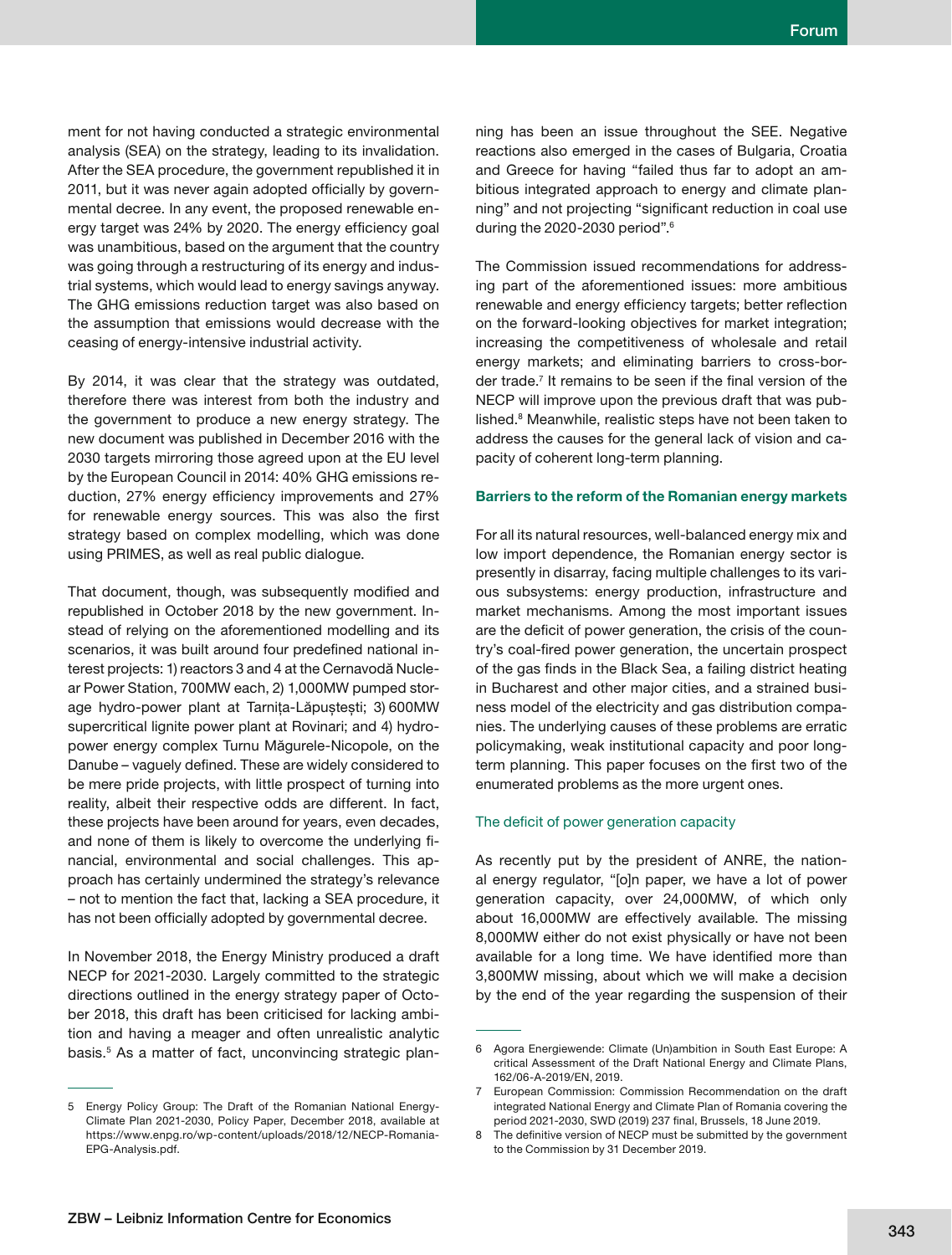license".9 In reality, the net power generation capacity is just under 11,000MW because large chunks of installed capacity have been either completely or largely unavailable. The reasons include repair works for scheduled or accidental shut-downs, plants in cold reserve that are only theoretically available, yet paid by the transmission system operator for technical system services, and units that work only sporadically for a very short period. Several times this year electricity production struggled to cover the load curve, even in intervals when the power demand was clearly under the yearly average. Thus, more than once in September 2019, both the daily and the hourly average prices on the day-ahead market were twice as high as on the price-coupled markets of Hungary, Slovakia and the Czech Republic with a peak of €131/MWh on 18 September.

On that particular day, the average power demand was 6,703MW, and the peak reached 7,697MW. About 11% of demand was covered by imports, with domestic power generation averaging 5,925MW. Domestically, lignite and hard coal covered 32%, with the rest split among hydro (25%), gas (15%), nuclear (14%), wind (10%), solar (1%) and biofuels (1%).10 True, there was an unexpected shut-down of a 700MW nuclear unit in Cernavodă, which pushed the system close to its limits. However, in September and October, daily average load curve stayed mostly under 7,000MW, but even so, the electricity trade balance was mostly negative, with net imports typically at 10-20% of total consumption.

This is a clear trend reversal from the last few years, when the yearly net electricity trade used to see a surplus of ca. 10%.11 This was mainly caused by a lack of investment in new power plants in Romania over several years. After the renewable energy boom of 2011-2013, the wind and solar investments gradually diminished until coming to a standstill in 2016, with no major project commissioned since. Regarding gas-fired power capacity, the latest significant capacity was OMV Petrom's Brazi plant in 2008. It is only at the end of 2020 that Romgaz, the state-controlled gas producer, intends to commission a new 400MW Combined Cycle Gas Turbine (CCGT) plant at Lernut. Meanwhile, Hidroelectrica has been facing difficulties in following its refurbishments plan, while the coal sector relies on

an obsolete and polluting fleet of plants from the 1970s and 1980s.

This emergency situation is the effect of a regulatory environment dominated by unpredictable and often illadvised legal changes, as well as the absence of policy incentives for investment in power generation. Most consequentially, the notorious Governmental Emergency Ordinance (GEO) 114/2018 upended the entire energy industry: it froze the liberalisation of the gas market for three years by capping the price of domestically produced gas at merely Lei 68/MWh (€14.3/MWh) and imposed a 2% turnover tax on electricity and gas companies, including traders and suppliers. Some provisions were eased a few months later through GEO 19/2019, which restrained the gas price cap to the volumes purchased for household consumers, and narrowed the calculation basis for the 2% turnover tax while also creating further distortion by exempting the coal companies from the 2% tax.

While the dysfunction created by GEO 114/2018 was unprecedented, causing a dramatic fall in investors' confidence, other detrimental pieces of legislation had already been in place for several years. Thus, the Electricity and Gas Law No. 123/2012 precludes bilateral electricity contracts closed outside of the centralised market OPCOM to the extent that developers of wind and solar photovoltaic plants, in particular, have found it exceedingly difficult to ensure the bankability of their projects, in the absence of Power Purchasing Agreements (PPAs) to serve as collateral. Prohibiting PPAs has proven to be a major barrier to new renewable energy investments. Besides, the longterm policy planning has been driven by unrealistic pride projects,12 political interests and an anachronistic longterm view, unable to really factor in decarbonisation or commit to the EU-wide clean energy transition.

### The crisis of the coal-fired thermal power plants

With about 4.5GW of installed capacity, the lignite and hard coal power plants account for more than one-third of Romania's average annual electricity production. The National Electricity Dispatcher uses 1,600-2,000MW of lignite power to cover the load curve. Out of the total yearly electricity production of ca. 60TWh, coal covers 25%. Both the Oltenia Energy Complex (OEC), the lignite company, and the Hunedoara Energy Complex (HEC), the hard coal one, produce power and heat in cogeneration.

<sup>9</sup> A. Mosoianu: Statul a lansat demontarea "fictiunilor" din sistemul energetic românesc. ANRE a șters din statistici capacități de producție disponibile de peste 400 MW, in: Profit.ro, 9 October 2019.

<sup>10</sup> Transelectrica: Operational report on the functioning of the National Energy System, October 31, 2019. Available at http://www.transelectrica.ro/documents/10179/25700/stare\_sistem.pdf/abec253f-b200- 439a-9051-0ae3316c6386

<sup>11</sup> According to Eurostat (2019), the net imports as percentage of electricity consumption in 2017 was -5.9%.

<sup>12</sup> This is not to say that new nuclear power or pumped storage plants would not be needed in Romania, yet their concrete economics and financial arrangements, and certainly their environmental externalities, are to be duly considered against the background of today's green technology alternatives and policy targets.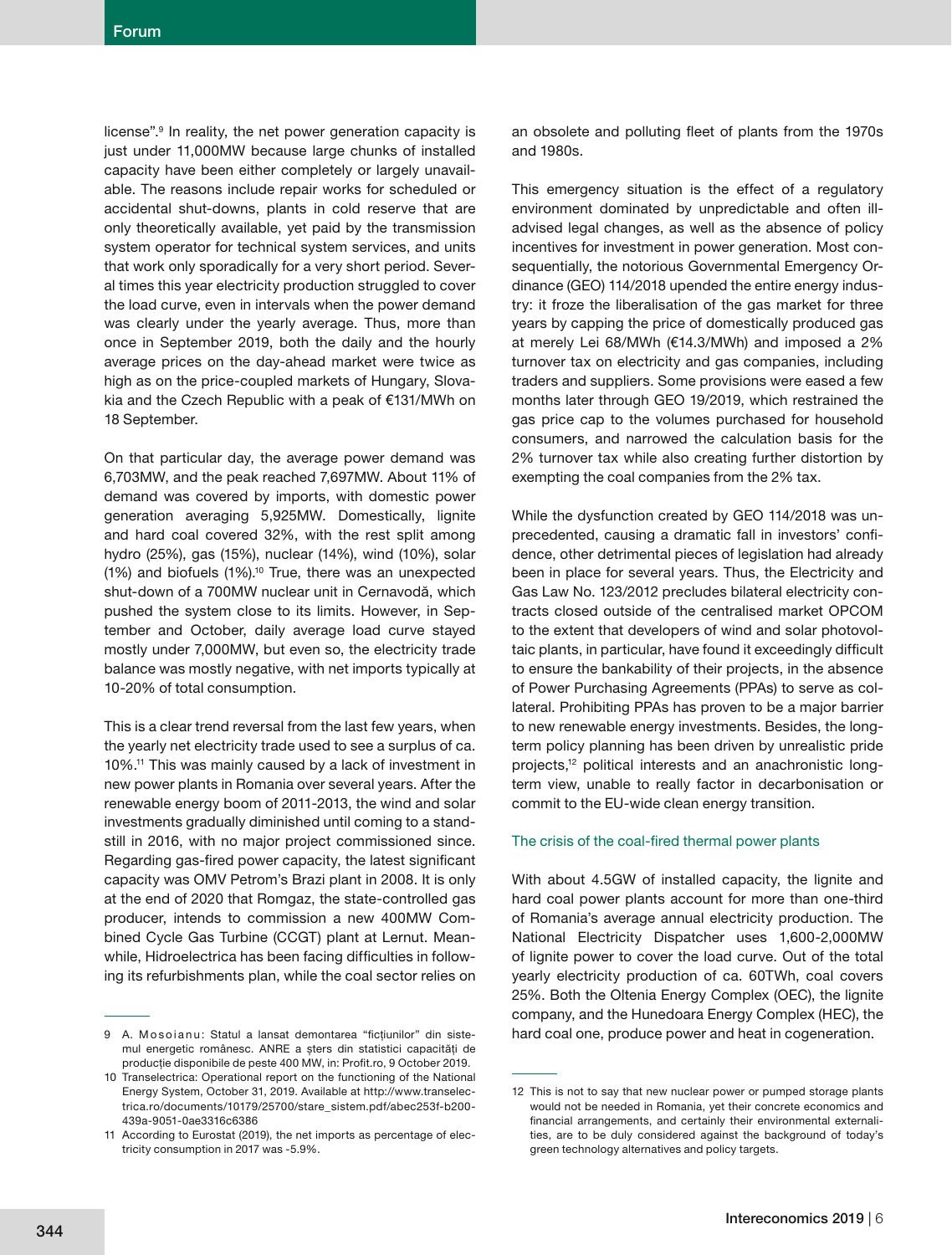Over the past two years, the price hike of the EU CO $_{\tiny 2}$  allowances (EUAs) has exacted an unbearable financial burden on the two state-owned coal companies. In September 2019, the EUA price was ca. €26, down from €29 in July – a level that had not been reached since just after the introduction of the ETS system. For the better part of the 2010s, the EUA price hovered between €4 and €6. To recollect: the recent price hike came on the heels of the ETS market reform, agreed upon in November 2017, with the introduction of the Market Stability Reserve in January 2019, which resulted in a tightened balance of supply and demand.

This price trend of EUAs has greatly accelerated the demise of the coal-fired power generation sector in Romania. In 2018, OEC booked a loss of Lei 1.1 billion (€233 million), mainly on account of the obligation to acquire  $CO<sub>2</sub>$ allowances. It had to buy around 13 million EUAs by 1 May 2019 at a total cost of Lei 1.4 billion (€296 million), i.e. 40% of downturn. To this purpose, the company took a loan of Lei 500 million (€106 million) in April 2019. For its part, HEC is on the brink of insolvency. Its assets are presently under the sequester of the National Agency for Fiscal Administration or serve as collateral for the state guarantees given by the Finance Ministry.13

Indeed, continuing state aid to the coal sector is exactly what the government plans to do. On 24 September 2019 the Energy Ministry passed a memorandum in a government meeting with the following proposals meant to save the national lignite company from collapse:

- A merger between Hidroelectrica, the country's most profitable energy company, and OEC, which would basically come down to using most of Hidroelectrica profits to pay for OEC's CO $_{\tiny 2}$  costs;
- A governmental guarantee for a loan of Lei 1.2 billion (€250 million) for OEC to cover CO $_{\tiny 2}$  costs for 2019;
- Asking the Commission's approval for a state aid scheme for OEC of Lei 4.8 billion (€1 billlion) for 2020- 2025, to be covered by all final consumers, dubbed an 'adequacy tax'.

As the first and the third options are unlikely to come to fruition, the choice of a new state-guaranteed loan is the probable path, given that the OEC will require some form of state aid just to stay alive for reasons of security of supply. However, any state aid to the coal industry may only extend insofar as the energy security imbalance is still in place and sufficient alternative capacity is built. The market conditions of the coal industry are becoming untenable. Increasingly stringent EU regulations are creating a forbidding operational environment for the coal-fired plants. There is a limit of 550g CO<sub>2</sub>/kWh for power generation units admissible on the capacity markets as of 2025, while the typical lignite-fired plant emits in excess of 1000g CO<sub>2</sub>/kWh. New, restrictive BAT/BREF limits were placed on NOx, SO $_{\rm 2}$  and particulate emissions from Large Combustion Plants that must be met by the end of 2020 (but they are largely exceeded by the lignite plants in Romania). And on top of this, there is also the near full curtailment of EU finances for coal investment - except for the Modernisation Fund which, for Romania and Bulgaria alone, allows investment in the refurbishment of existing coal plants used for district heating.

Compelled to install power generation capacity as soon as possible, the government has planned investment in 930MW worth of CCGT capacity at three different OEC locations, to be commissioned in 2024 and 2026, as well as a 300MW gas plant at HEC's Mintia, also for 2024. These projects come on top of the progressing construction of a 430MW CCGT at Romgaz's Lernut facility, due to be commissioned in 2020, and a smaller-scale 73MW cogeneration gas unit at Rompetrol's Midia plant in Năvodari. Other projects may include a new 50MW gas turbine at CET Titan, in Bucharest, as well as other private projects for gas units. In total, one is likely to see up to 2,000 MW of new gas-fired power generation in Romania by 2026.

Ironically, though, the government's change of heart about the future of the coal sector occurred just after the introduction of several pieces of legislation that have clearly disincentivised the domestic production of natural gas, thus rendering the country increasingly dependent on gas imports. The Offshore Law No. 256/2018 was very badly received by the Black Sea gas investors, while GEO 114/2018 delivered another severe blow to the oil and gas upstream segment. Meanwhile, ExxonMobil, the co-operator of the largest Black Sea gas find so far is reported to be seeking exit from its Neptun Deep project, which is likely to cause a fateful delay in the development of the country's offshore gas fields. This has taken place against the backdrop of a slow but steady trend of shrinking gas production in Romania, at a rate of 4-5% yearly. Thus, a heightened gas consumption over the next few years could only be met by growing gas imports. The resulting gas price exposure

<sup>13</sup> The loan was taken in April 2015 with the European Commission's approval for state aid, following the EU rules for temporary rescue, and was supposed to be paid back in six months. The Energy Ministry submitted a restructuring plan on the company's long-term viability. However, HEC was unable to repay the loan, while the Commission concluded the restructuring plan could not ensure the company's long-term economic viability without continued state aid. In November 2018, the Commission found that HEC received around €60 million of incompatible state aid from Romania through four publicly financed loans. The state now needs to recover the illegal aid plus interest.